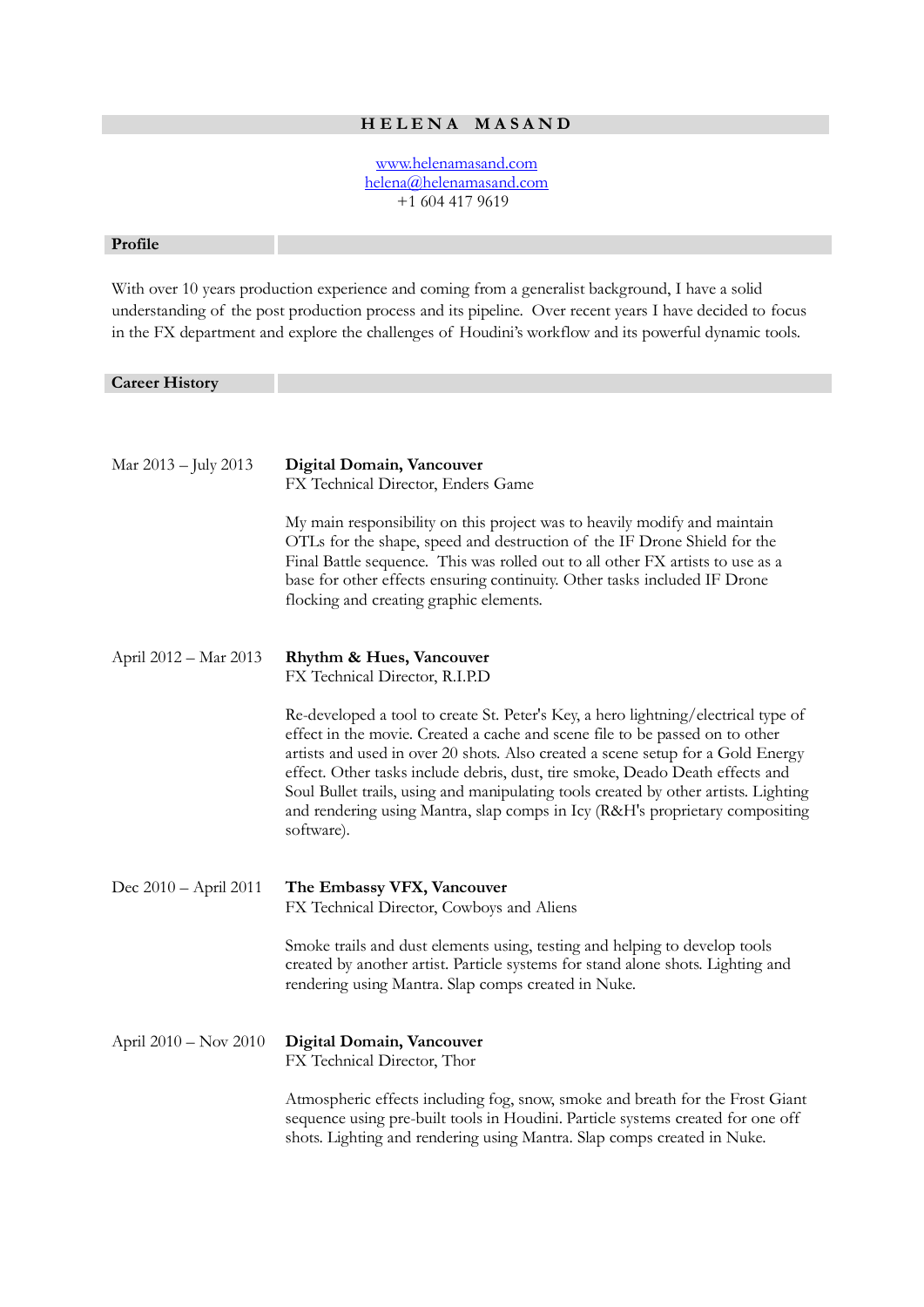| Nov 2009 – April 2010    | <b>Image Engine, Vancouver</b><br>FX Technical Director, The Twilight Saga (Eclipse)                                                                                                                                                                                                                                                                                                                                                                                                                                                                     |
|--------------------------|----------------------------------------------------------------------------------------------------------------------------------------------------------------------------------------------------------------------------------------------------------------------------------------------------------------------------------------------------------------------------------------------------------------------------------------------------------------------------------------------------------------------------------------------------------|
|                          | Fur dynamics and creating elements using particle systems, both in Maya. Rigid<br>bodies and some procedural modeling using Houdini. Slap comps created in<br>Nuke. A basic understanding of the lighting and rendering pipeline using<br>3delight and Renderman was also required.                                                                                                                                                                                                                                                                      |
| Sept 2008 – Sept 2009    | <b>Dreamworks Animation, India</b><br>Character Effects Supervisor, Merry Madagascar                                                                                                                                                                                                                                                                                                                                                                                                                                                                     |
|                          | Supervising a team of 14 artists, my primary role was the creative lead for the<br>department. This involved actively working with all artists giving creative<br>feedback and making sure that requests from the director were met to the<br>standard required. Shot work included clothing, fur, finaling and animation of<br>props. Other tasks included scheduling, bidding, casting, recruiting, and<br>organising training schedules, problem solving technical issues and interacting<br>with other department heads both in India and in the US. |
| June 2007 – July 2008    | Framestore-CFC, London<br>Layout Artist, The Tale of Despereaux                                                                                                                                                                                                                                                                                                                                                                                                                                                                                          |
|                          | Final Layout: Leading a team of artists. Sequence and shot setups for<br>animation, surfacing and lighting, using high-res sets and rigs, and solving any<br>technical problems to push scene files through the pipeline. Set dressing<br>working closely with Art Directors. Finalised camera passes.                                                                                                                                                                                                                                                   |
|                          | Rough Layout: Working closely with Directors, tasks included pose to pose<br>animation, camera animation, creating low-res sets, basic lighting and<br>modelling.                                                                                                                                                                                                                                                                                                                                                                                        |
| Aug $2004 -$ June $2007$ | Double Negative, London<br>CG Artist                                                                                                                                                                                                                                                                                                                                                                                                                                                                                                                     |
|                          | Hellboy 2:<br>Previs for the tooth fairy sequence.                                                                                                                                                                                                                                                                                                                                                                                                                                                                                                       |
|                          | Harry Potter and The Order of the Phoenix:<br>Took care of all 3D work in the Magic Door sequence, including basic<br>modeling, fx, lighting and rendering. Also worked on cloth simulations for<br>digital doubles.                                                                                                                                                                                                                                                                                                                                     |
|                          | The Reaping:<br>FX, creature animation, lighting, rendering.                                                                                                                                                                                                                                                                                                                                                                                                                                                                                             |
|                          | United 93:<br>Look development of airport terminal.                                                                                                                                                                                                                                                                                                                                                                                                                                                                                                      |
|                          | Flyboys:<br>FX, animation and lighting. Also trained and supervised the matchmoving<br>team.                                                                                                                                                                                                                                                                                                                                                                                                                                                             |